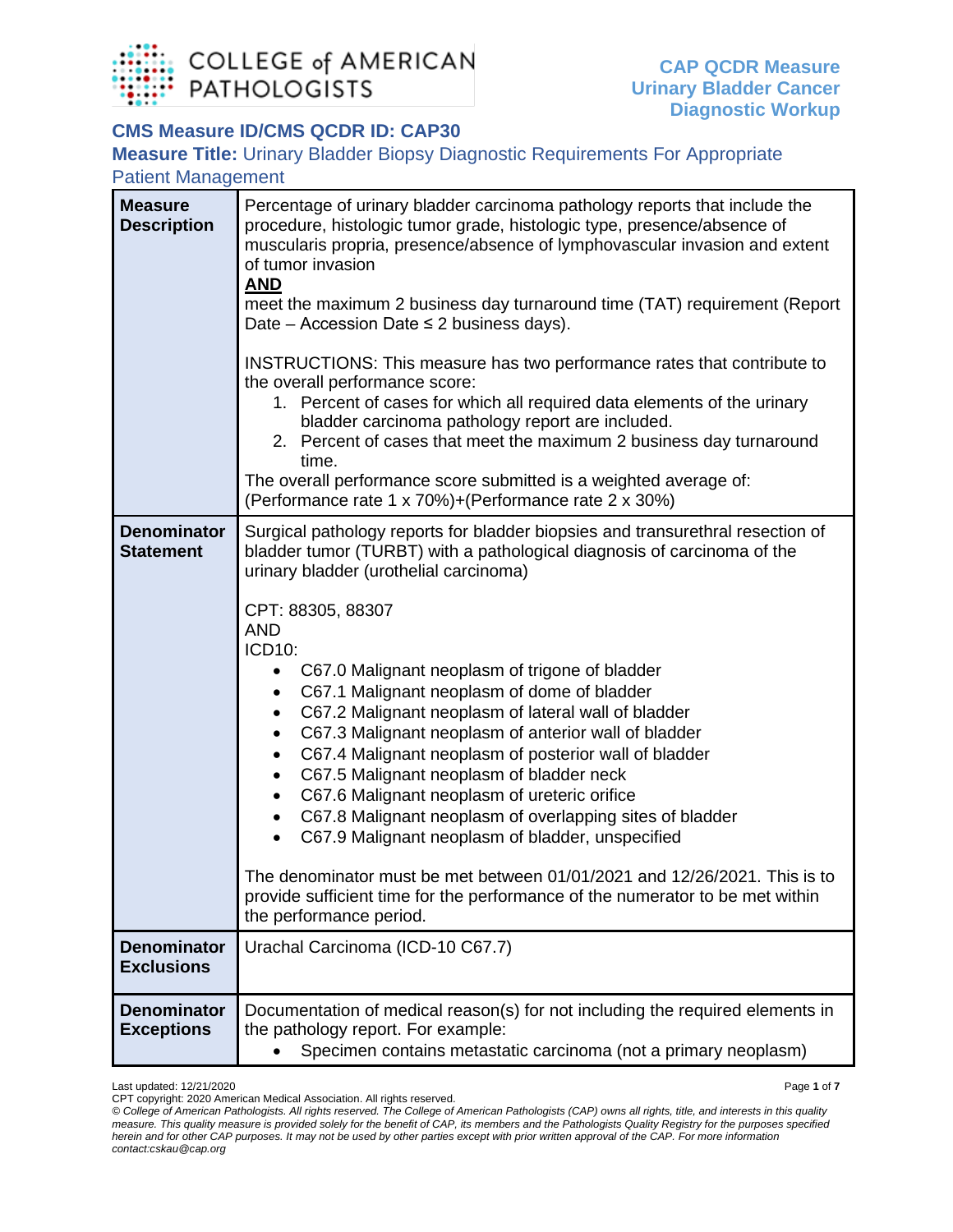

| <b>Numerator</b><br><b>Statement</b>                    | Urinary bladder carcinoma pathology reports that include<br>Procedure<br>$\bullet$<br>Histologic tumor grade<br>$\bullet$<br>Histologic type<br>$\bullet$<br>Presence/absence of muscularis propria<br>$\bullet$<br>Presence/absence of lymphovascular invasion<br>$\bullet$<br>Extent of tumor invasion<br><u>AND</u><br>Final pathology report that is verified in the laboratory/hospital information<br>system and available to the requesting physician(s) within 2 business days.                                                                                                                                                                                                                                                                                                                                                                                                                                                                                                                                                                                        |
|---------------------------------------------------------|--------------------------------------------------------------------------------------------------------------------------------------------------------------------------------------------------------------------------------------------------------------------------------------------------------------------------------------------------------------------------------------------------------------------------------------------------------------------------------------------------------------------------------------------------------------------------------------------------------------------------------------------------------------------------------------------------------------------------------------------------------------------------------------------------------------------------------------------------------------------------------------------------------------------------------------------------------------------------------------------------------------------------------------------------------------------------------|
| <b>Numerator</b><br><b>Exclusions</b>                   | None                                                                                                                                                                                                                                                                                                                                                                                                                                                                                                                                                                                                                                                                                                                                                                                                                                                                                                                                                                                                                                                                           |
| <b>Guidance</b>                                         | Numerator definitions:<br>1. Turnaround Time (TAT): The day the specimen is accessioned in the<br>lab to the day the final report is signed out. Business days counted only.<br>2. Accession Date: The date recorded in the laboratory/hospital<br>information system that documents when a specimen was received by<br>the laboratory.<br>Report Date: The date recorded in the laboratory/hospital information<br>1.<br>system that documents when a result is verified the pathologist,<br>reported by the laboratory information system and is available to the<br>requesting physician(s) (signed out).<br>3. Signed Out/Verified: When a pathology report is released with a final<br>diagnosis.                                                                                                                                                                                                                                                                                                                                                                         |
| <b>Measure Information</b>                              |                                                                                                                                                                                                                                                                                                                                                                                                                                                                                                                                                                                                                                                                                                                                                                                                                                                                                                                                                                                                                                                                                |
| <b>NQS Domain</b>                                       | <b>Communication and Care Coordination</b>                                                                                                                                                                                                                                                                                                                                                                                                                                                                                                                                                                                                                                                                                                                                                                                                                                                                                                                                                                                                                                     |
| <b>Meaningful</b><br><b>Measures</b><br>Area(s)         | Transfer of Health Information and Interoperability                                                                                                                                                                                                                                                                                                                                                                                                                                                                                                                                                                                                                                                                                                                                                                                                                                                                                                                                                                                                                            |
| <b>Meaningful</b><br><b>Measure</b><br><b>Rationale</b> | The vast majority (more than 95%) of carcinomas of the urinary bladder, renal<br>pelvis, and ureter are urothelial cell in origin, previously termed transitional cell<br>cancer. Utilization of the most recent 2016 World Health Organization (WHO)<br>classification of tumors of the urothelial tract and the updated $AJCC$ ( $8th$ ed)<br>TNM Staging System for carcinomas of the urinary bladder is recommended.<br>(1) These cancers may be heterogeneous in histologic appearance, including<br>adenocarcinoma, squamous cell carcinoma or small cell carcinoma elements;<br>however, they should still be classified as urothelial carcinoma unless the<br>cancer is composed entirely of the aforementioned histologic types (1-7). A<br>cystoprostatectomy specimen may contain three separate primaries: carcinoma<br>of the urinary bladder, carcinoma of the prostate and/or carcinoma of the<br>urethra (3-5). Depending on the pathology in a given case, the classification,<br>staging and protocol to use in a cystoprostatectomy specimen will vary (2). |

Last updated: 12/21/2020 Page **2** of **7** CPT copyright: 2020 American Medical Association. All rights reserved. *© College of American Pathologists. All rights reserved. The College of American Pathologists (CAP) owns all rights, title, and interests in this quality measure. This quality measure is provided solely for the benefit of CAP, its members and the Pathologists Quality Registry for the purposes specified herein and for other CAP purposes. It may not be used by other parties except with prior written approval of the CAP. For more information contact:cskau@cap.org*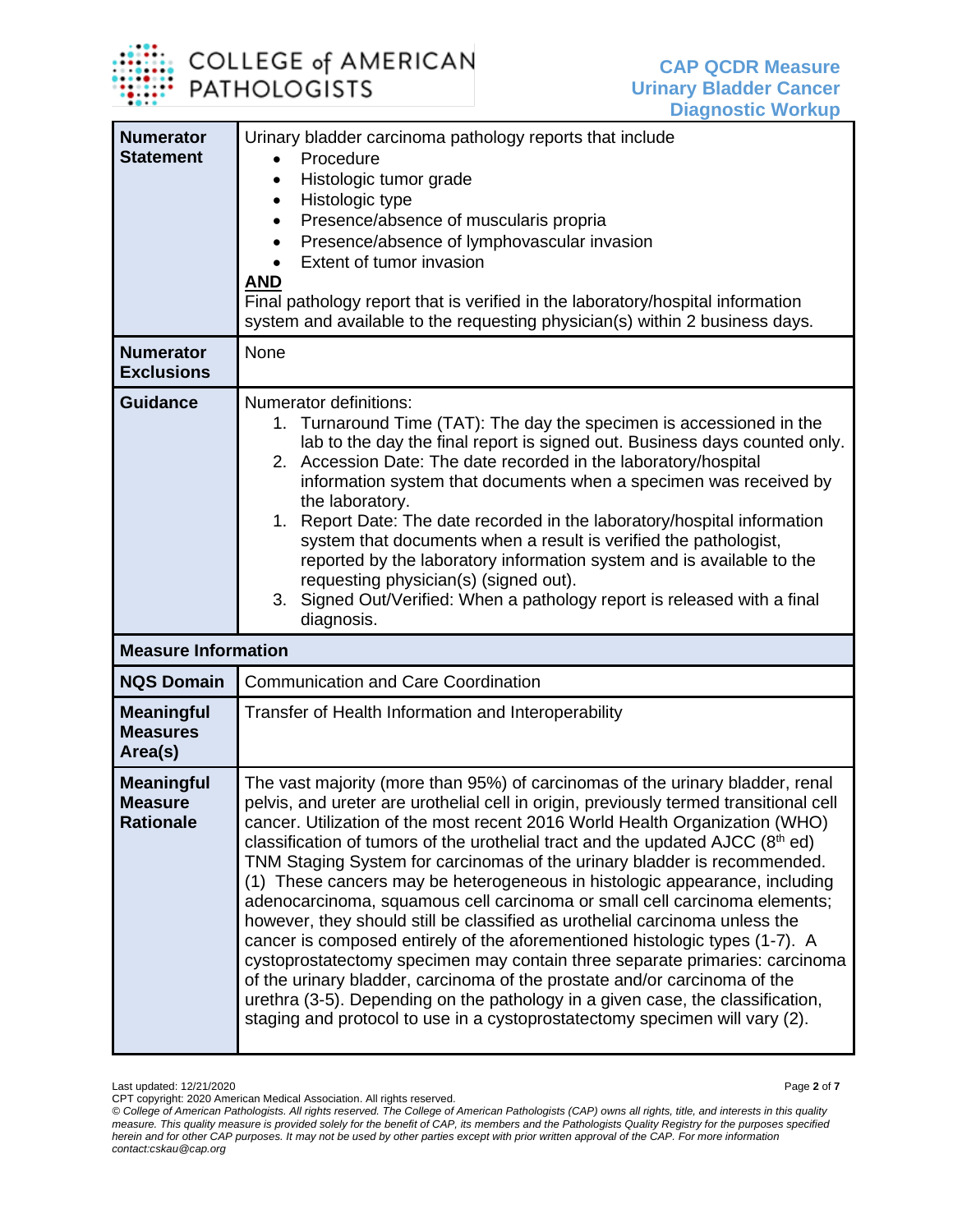

| By AJCC convention, the designation "T" refers to a primary tumor that has not<br>been previously treated (7). The symbol "p" refers to the pathologic<br>classification of the TNM, as opposed to the clinical classification, and is based<br>on gross and microscopic examination (7). Pathologic staging is usually<br>performed after surgical resection of the primary tumor (6-7). pT entails a<br>resection of the primary tumor or biopsy adequate to evaluate the highest pT<br>category, pN entails removal of nodes adequate to validate lymph node<br>metastasis, and pM implies microscopic examination of distant lesions (7).<br>Clinical classification (cTNM) is usually carried out by the referring physician<br>before treatment during initial evaluation of the patient or when pathologic<br>classification is not possible (6-7).                                                                                                                                                                                                                                                                                                                                                                                                                                                                                                                                                                                                                                                                             |
|----------------------------------------------------------------------------------------------------------------------------------------------------------------------------------------------------------------------------------------------------------------------------------------------------------------------------------------------------------------------------------------------------------------------------------------------------------------------------------------------------------------------------------------------------------------------------------------------------------------------------------------------------------------------------------------------------------------------------------------------------------------------------------------------------------------------------------------------------------------------------------------------------------------------------------------------------------------------------------------------------------------------------------------------------------------------------------------------------------------------------------------------------------------------------------------------------------------------------------------------------------------------------------------------------------------------------------------------------------------------------------------------------------------------------------------------------------------------------------------------------------------------------------------|
| Turnaround time (TAT) is an indicator of efficiency in anatomic pathology and<br>may affect coordination of patient care. Timely pathology reports are one of the<br>most important tools physicians use to adequately manage the quality and<br>safety of patient care. The implication of surgical pathology report delay, as<br>shown in research evidence, is that prolonged turnaround time can play a<br>major role in disease complications, including raising morbidity and mortality<br>rates. Therefore, verifying pathology reports in an appropriate timeframe helps<br>healthcare practitioners with timely diagnosis and more effective treatment<br>planning (8-10)                                                                                                                                                                                                                                                                                                                                                                                                                                                                                                                                                                                                                                                                                                                                                                                                                                                     |
| 1. Magers, M J, Lopez-Beltran, A, Montironi, R, Williamson, S R, Kaimakliotis,<br>H Z & Cheng,<br>L (2019) Histopathology 74, 112-134. https://doi.org/10.1111/his.13734 St<br>aging of bladder cancer<br>2. Amin MB, Murphy WM, Reuter VE, et al. Controversies in the pathology<br>of transitional cell carcinoma of the urinary bladder. In: Rosen PP,<br>Fechner RE, eds. Reviews of Pathology. Vol. 1. Chicago, IL: ASCP<br>Press; 1996.<br>3. Eble JN, Young RH. Carcinoma of the urinary bladder: a review of its<br>diverse morphology. Semin Diagn Pathol. 1997;14(2):98-108.<br>4. Moch H, Humphrey PA, Ulbright TM, Reuter VE. WHO Classification of<br>Tumours of the Urinary System and Male Genital Organs. Geneva,<br>Switzerland: WHO Press; 2016.<br>5. Murphy WM, Grignon DJ, Perlman EJ. Tumors of the urinary bladder.<br>In: Tumors of the Kidney, Bladder, and Related Urinary Structures.<br>AFIP Atlas of Tumor Pathology Series 4. Washington, DC: American<br>Registry of Pathology; 2004.<br>6. Epstein JI, Amin MB, Reuter VR, Mostofi FK, the Bladder Consensus<br>Conference Committee. The World Health Organization/ International<br>Society of Urological Pathology Consensus classification of urothelial<br>(transitional cell) neoplasms of the urinary bladder. Am J Surg Pathol.<br>1998;22:1435-1448.<br>7. Amin MB, Edge SB, Greene FL, et al, eds. AJCC Cancer Staging<br>Manual. 8th Ed. New York: Springer; 2017.<br>8. Alshieban S. and Al-Surimi K. Reducing turnaround time of surgical |
| pathology reports in pathology and laboratory medicine departments.                                                                                                                                                                                                                                                                                                                                                                                                                                                                                                                                                                                                                                                                                                                                                                                                                                                                                                                                                                                                                                                                                                                                                                                                                                                                                                                                                                                                                                                                    |

Last updated: 12/21/2020 Page **3** of **7** CPT copyright: 2020 American Medical Association. All rights reserved.

*<sup>©</sup> College of American Pathologists. All rights reserved. The College of American Pathologists (CAP) owns all rights, title, and interests in this quality measure. This quality measure is provided solely for the benefit of CAP, its members and the Pathologists Quality Registry for the purposes specified herein and for other CAP purposes. It may not be used by other parties except with prior written approval of the CAP. For more information contact:cskau@cap.org*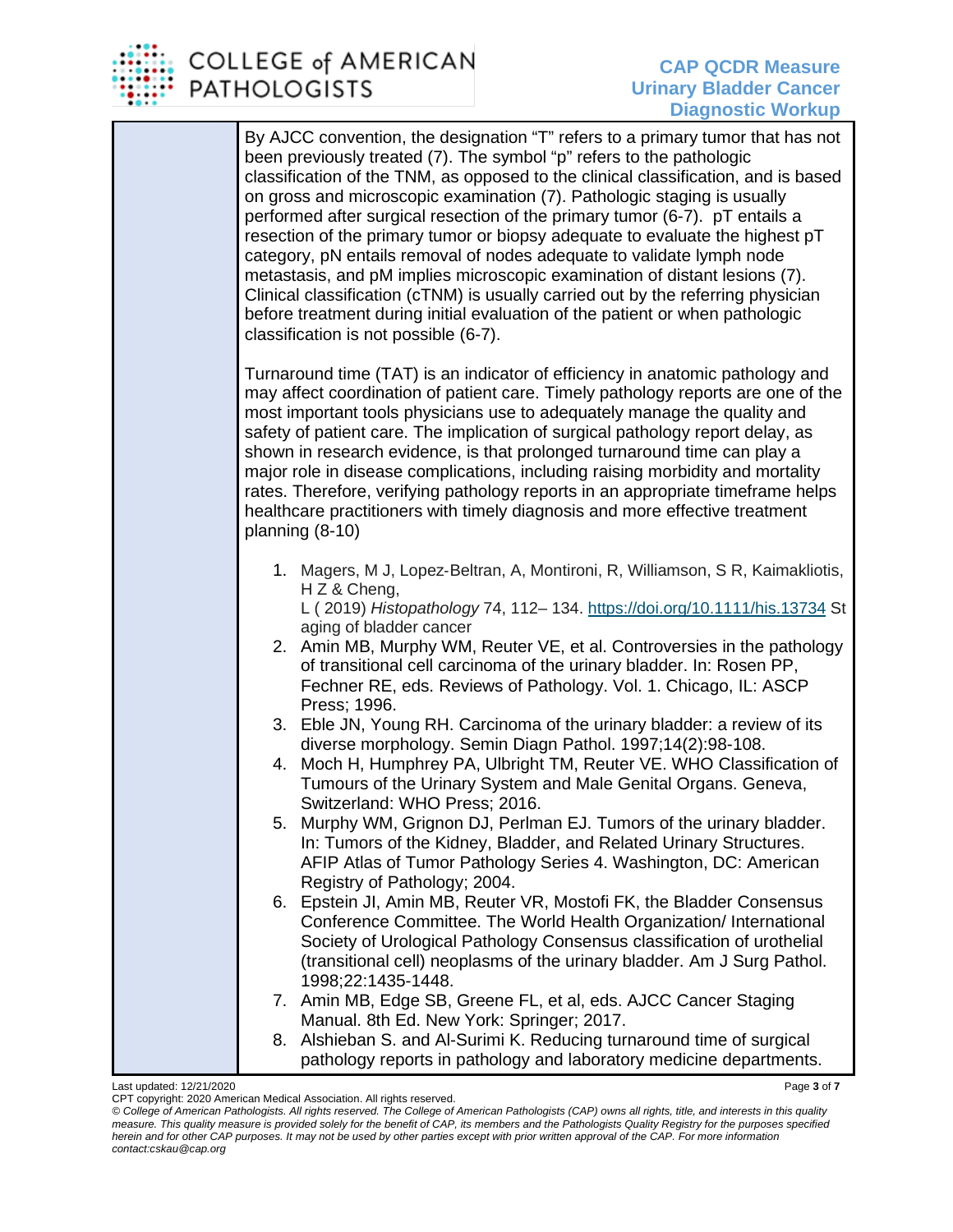## **COLLEGE of AMERICAN PATHOLOGISTS**

|                                                                   | BMJ Qual Improv Rep. 2015 Nov 24;4(1). pii: u209223.w3773. doi:<br>10.1136/bmjquality.u209223.w3773. eCollection 2015.<br>9. Volmar, KE et al. Turnaround Time for Large or Complex Specimens in<br>Surgical Pathology: A College of American Pathologists Q-Probes<br>Study of 56 Institutions. Archives of pathology & laboratory medicine.<br>139. 171-7. 10.5858/arpa.2013-0671-CP. 2015.<br>10. Patel, S. et al. Factors that impact turnaround time of surgical pathology<br>specimens in an academic institution. Hum Pathol. 2012<br>Sep;43(9):1501-5. doi: 10.1016/j.humpath.2011.11.010. Epub 2012 Mar<br>8.                                                                                                                                                                                                                                                                                                                                                                                                                                                                                                                                                                                                |
|-------------------------------------------------------------------|-----------------------------------------------------------------------------------------------------------------------------------------------------------------------------------------------------------------------------------------------------------------------------------------------------------------------------------------------------------------------------------------------------------------------------------------------------------------------------------------------------------------------------------------------------------------------------------------------------------------------------------------------------------------------------------------------------------------------------------------------------------------------------------------------------------------------------------------------------------------------------------------------------------------------------------------------------------------------------------------------------------------------------------------------------------------------------------------------------------------------------------------------------------------------------------------------------------------------|
| <b>Measure</b><br><b>Type</b>                                     | Process                                                                                                                                                                                                                                                                                                                                                                                                                                                                                                                                                                                                                                                                                                                                                                                                                                                                                                                                                                                                                                                                                                                                                                                                               |
| <b>Data Source</b>                                                | Laboratory Information Systems; pathology reports                                                                                                                                                                                                                                                                                                                                                                                                                                                                                                                                                                                                                                                                                                                                                                                                                                                                                                                                                                                                                                                                                                                                                                     |
| <b>Summary of</b><br><b>Performance</b><br>Gap<br><b>Evidence</b> | Despite published guidelines indicating the necessity of complete reporting on<br>urinary bladder carcinoma (1), recent studies still indicate gaps in the pathology<br>report (2), with over 20% of reviewed reports lacking histology, grade,<br>microscopic extent or presence vs absence of muscularis propria (3).<br>1. Epstein JI, Amin MB, Reuter VR, Mostofi FK, the Bladder Consensus<br>Conference Committee. The World Health Organization/ International<br>Society of Urological Pathology Consensus classification of urothelial<br>(transitional cell) neoplasms of the urinary bladder. Am J Surg Pathol.<br>1998;22:1435-1448.<br>Hansel, D. E., Miller, J. S., Cookson, M. S., & Chang, S. S. (2013). Challenges<br>2.<br>in the pathology of non-muscle-invasive bladder cancer: a dialogue between<br>the urologic surgeon and the pathologist. Urology, 81(6), 1123-1130.<br>doi:10.1016/j.urology.2013.01.027<br>3. Schroeck, F. R., Pattison, E. A., Denhalter, D. W., Patterson, O. V., DuVall, S.<br>L., Seigne, J. D.,  Goodney, P. P. (2016). Early Stage Bladder Cancer: Do<br>Pathology Reports Tell Us What We Need to Know?. Urology, 98, 58-63.<br>doi:10.1016/j.urology.2016.07.040 |
| <b>Measure</b><br><b>Owner</b>                                    | <b>College of American Pathologists</b>                                                                                                                                                                                                                                                                                                                                                                                                                                                                                                                                                                                                                                                                                                                                                                                                                                                                                                                                                                                                                                                                                                                                                                               |
| <b>NQF ID</b>                                                     | N/A                                                                                                                                                                                                                                                                                                                                                                                                                                                                                                                                                                                                                                                                                                                                                                                                                                                                                                                                                                                                                                                                                                                                                                                                                   |
| <b>Number of</b><br><b>Performance</b><br><b>Rates</b>            | 1                                                                                                                                                                                                                                                                                                                                                                                                                                                                                                                                                                                                                                                                                                                                                                                                                                                                                                                                                                                                                                                                                                                                                                                                                     |
| <b>Overall</b><br><b>Performance</b><br><b>Rate</b>               | 1st Performance Rate                                                                                                                                                                                                                                                                                                                                                                                                                                                                                                                                                                                                                                                                                                                                                                                                                                                                                                                                                                                                                                                                                                                                                                                                  |
| <b>High-priority</b>                                              | Yes                                                                                                                                                                                                                                                                                                                                                                                                                                                                                                                                                                                                                                                                                                                                                                                                                                                                                                                                                                                                                                                                                                                                                                                                                   |

Last updated: 12/21/2020 Page **4** of **7** CPT copyright: 2020 American Medical Association. All rights reserved.

*<sup>©</sup> College of American Pathologists. All rights reserved. The College of American Pathologists (CAP) owns all rights, title, and interests in this quality measure. This quality measure is provided solely for the benefit of CAP, its members and the Pathologists Quality Registry for the purposes specified herein and for other CAP purposes. It may not be used by other parties except with prior written approval of the CAP. For more information contact:cskau@cap.org*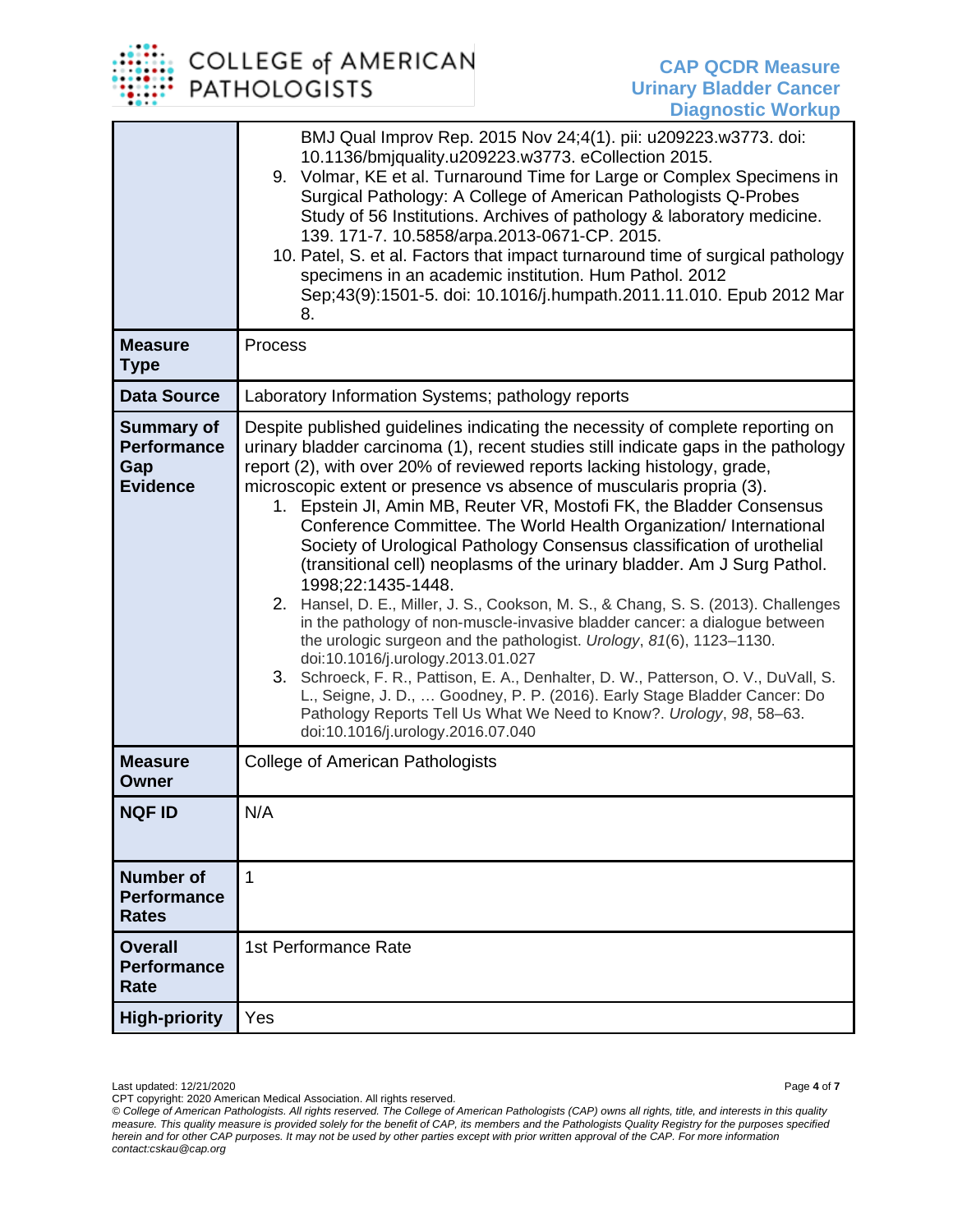

| Improvement<br><b>Notation</b>                                                                   | Higher score is better                                                                                                                                                                                                                                                                   |
|--------------------------------------------------------------------------------------------------|------------------------------------------------------------------------------------------------------------------------------------------------------------------------------------------------------------------------------------------------------------------------------------------|
| <b>Care Setting</b><br>and Specialty                                                             | Care Setting: Other-Laboratories; Telehealth not applicable<br>Specialty: Pathology                                                                                                                                                                                                      |
| l Current<br><b>Clinical</b><br><b>Guideline the</b><br><b>Measure is</b><br><b>Derived From</b> | Paner, GP et al. Protocol for the Examination of Biopsy and Transurethral Resection of<br>Bladder Tumor (TURBT) Specimens From Patients With Carcinoma of the Urinary<br>Bladder. v 4.0.2.0 (February 2020)<br>https://documents.cap.org/protocols/cp-urinary-bladder-biopsy-20-4020.pdf |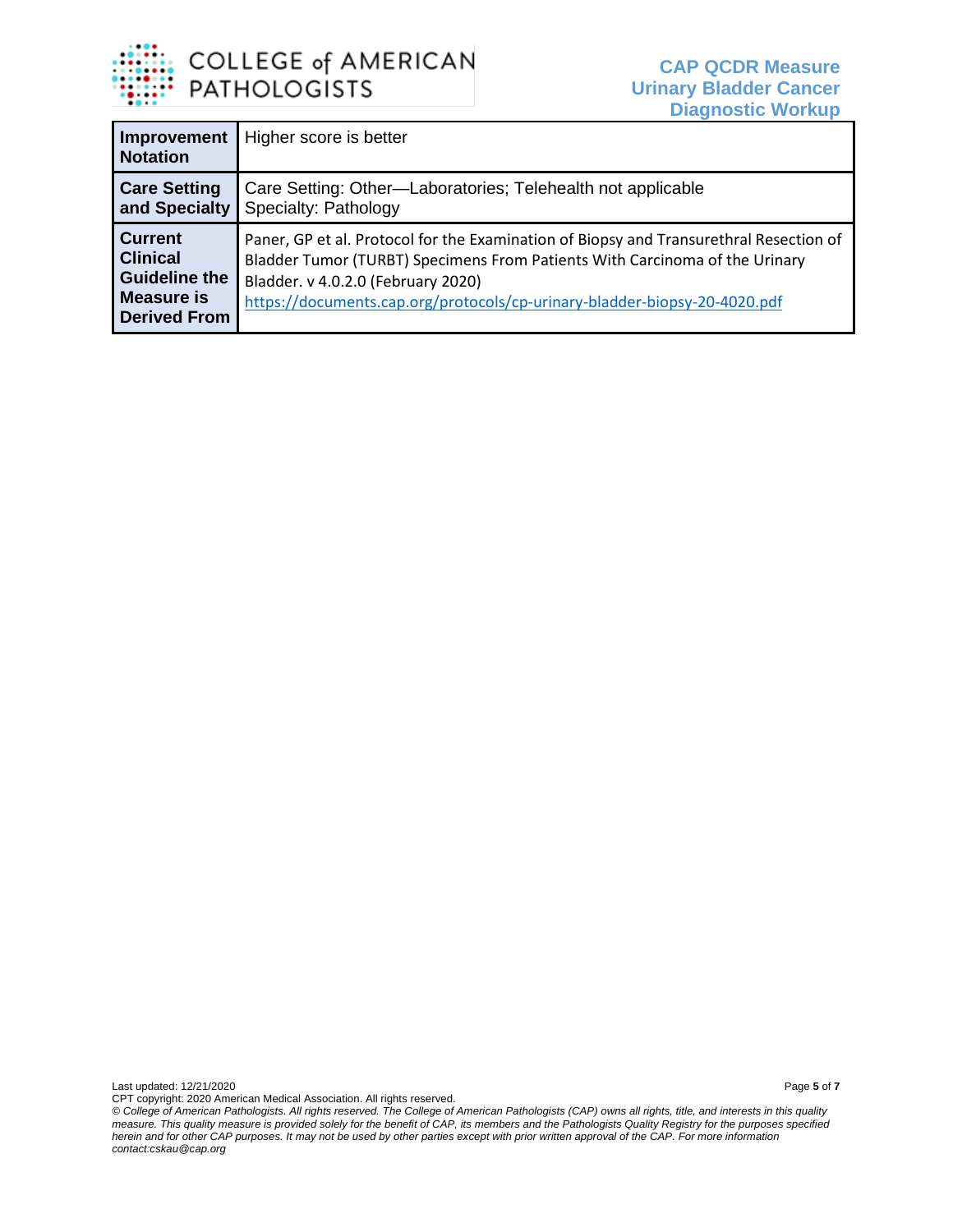

## **CAP QCDR Measure Urinary Bladder Cancer Diagnostic Workup**

Measure Flow Performance Rate 1



Last updated: 12/21/2020 Page **6** of **7**

CPT copyright: 2020 American Medical Association. All rights reserved. *© College of American Pathologists. All rights reserved. The College of American Pathologists (CAP) owns all rights, title, and interests in this quality measure. This quality measure is provided solely for the benefit of CAP, its members and the Pathologists Quality Registry for the purposes specified herein and for other CAP purposes. It may not be used by other parties except with prior written approval of the CAP. For more information contact:cskau@cap.org*